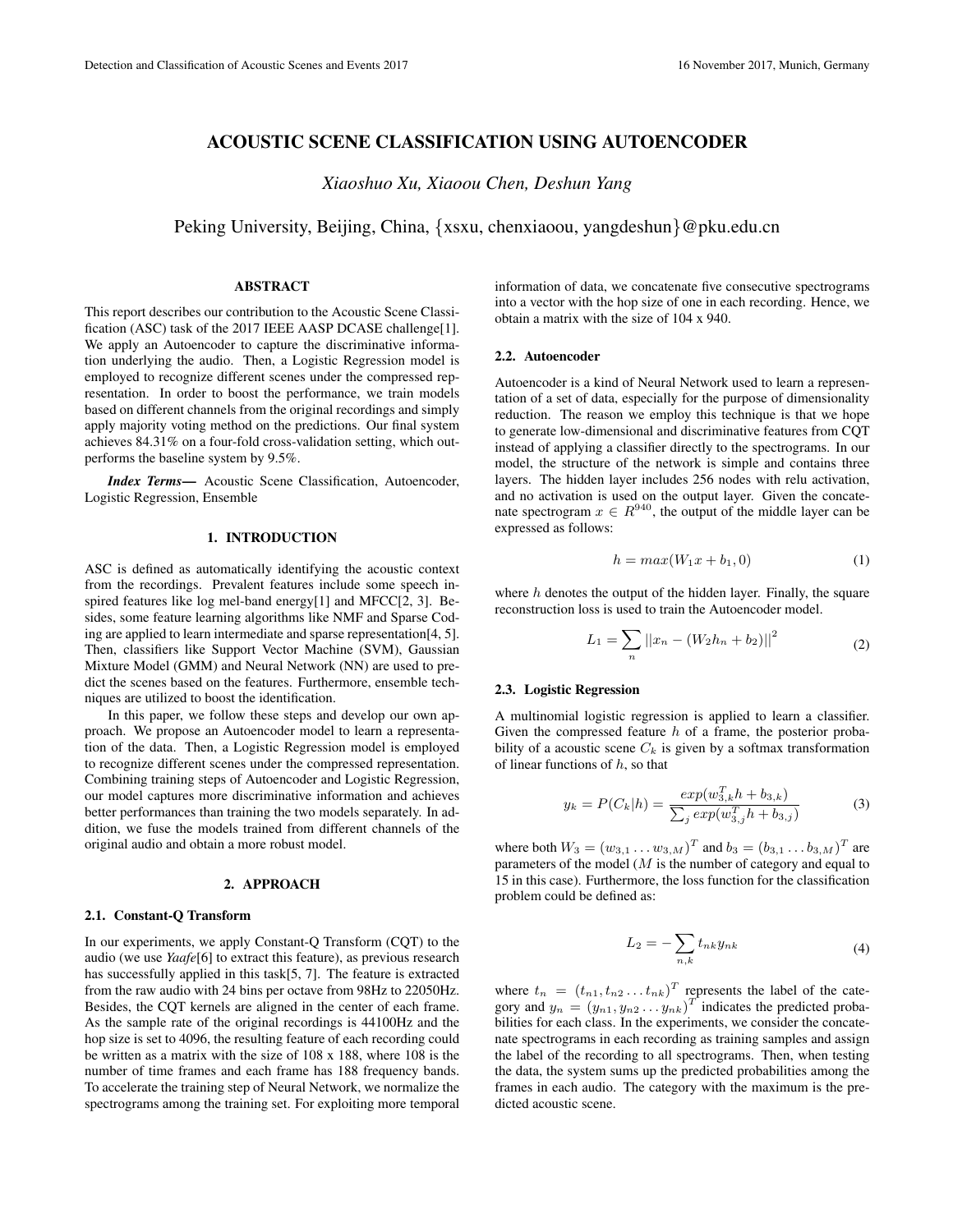

Figure 1: Network Structure

# 2.4. Combination of training procudures

The aforementioned methods result in a model that could be used to identify the acoustic scene. However, instead of training the Autoencoder and Logistic Regression model separately, we try to combine the learning steps of Autoencoder and Logistic Regression together, see Figure 1. That is, the network has two outputs, and the gradients of them are both used in backpropagation. Experimental results show that in this way, the model could learn discriminative representations and achieves better performance than implementing the models separately, see Section 3.1. The global loss function  $L$ takes the reconstruction loss and the classification loss into consideration, as follows:

$$
L = L_1 + \alpha L_2 \tag{5}
$$

where  $\alpha$  is a hyperparameter weighting the importance of the Autoencoder model. When  $\alpha$  is equal to zero, the model degrades into a simple natural network, very similar to the model used in the baseline.

The model is implemented in Keras<sup>1</sup>. We apply the Adam optimization algorithm to the model with the learning rate of 0.001 and train the model for four epoches. As the features are normalized in the preprocessing, we find that several training epoches are enough to guarantee the convergence.

#### 2.5. Model ensemble

Audio material often contains two channels of tracks, so do the recordings in the task. In our experiments, we extract CQT features from the channels respectively and the average channel. Then, for each channel, a neural network is trained to fit the data. Finally, the models are fused through voting method, i.e. the predicted probabilities of the models are summed up, and the prediction is the scene with the highest score. One might note that such voting method is simple, and perhaps more sophisticated algorithm might help to achieve better results. However, in our experiments, we implement some other ensemble methods, but fail to obtain a stronger model than it.

We admit that our ideas are motivated by [8], which employed the similar technique and won the 1st place in the Acoustic Scene Classification task of DCASE 2016. Since it is very possible that

| Method    | $\alpha = 0$   | $\alpha = 0.2$ | $\alpha = 0.3$ | $\alpha = 0.5$ |
|-----------|----------------|----------------|----------------|----------------|
| Precision | 0.7678         | 0.7702         | 0.7717         | 0.7779         |
|           |                |                |                |                |
| Method    | $\alpha = 0.7$ | $\alpha = 0.8$ | $\alpha = 0.9$ | Seperation     |
| Precision | 0.7661         | 0.7796         | 0.7943         | 0.7500         |

Table 1: Influence of  $\alpha$  on the model. The mean precision is computed on the four-fold cross-validation setting. Seperation represents training Autoencoder and Logistic Regression separately.

| Model                                 | L-M | $R-M$ | M-M | IR-M IRM-M |
|---------------------------------------|-----|-------|-----|------------|
| Precision 0.7783 0.7892 0.7943 0.8361 |     |       |     | 0.8431     |

Table 2: Comparision of different fusing models. L-M, R-M and M-M represents the models trained from left channel, right channel and mean channel respectively. LR-M is the fusing model of L-M and R-M, and LRM-M is attained from L-M, R-M and M-M.

some subtle acoustic signals are only captured by one channel, converting stereo audio into mono might lose lots of information and result in poor identification. Besides, we think that voting method is a good choice for fusing models, because it's natural to assume that different channels contribute to recognition equally. On the contrary, modeling their differences with complicated ensemble methods might cause serious overfitting.

### 3. EXPERIMENTS

In this section, we design several experiments to verify the validity of our model. First, we investigate the influence of  $\alpha$  on the result. Then, we combine the models trained from different channels and compare their performances. Finally, the experimental results and the submitted systems are presented.

### 3.1. Tuning the model

Fixed the hyperparameters like learning rate, we iterate  $\alpha$  through  $\{0, 0.2, 0.3, 0.5, 0.7, 0.8, 0.9\}$  and train the model. As shown in Table 1, with the increase of  $\alpha$ , the average precision shows a trend of growth (Note that when  $\alpha = 0$ , the model is exactly the same as a simple neural network). Especially, when  $\alpha = 0.9$ , the precision achieves 79.43%. Based on the observation, we set  $\alpha = 0.9$  in the following experiments.

Besides, we also train the Autoencoder model and Logistic Regression model separately for comparision purposes. As shown in Table 1, combining the two models indeed outperforms utilizing the models separatively. Such improvement might be due to the aggregation of the supervised learning and unsupervised learning. The supervised labels adapt the Autoencoder model to exploit information lying in data, and in the same time the intermediate representation contributes to learn a good classifier. We will apply this algorithm on other classification tasks and study this model thoroughly in the future.

#### 3.2. Fusing the models

Then, we combine the models trained from different audio channels and compare their performances. Table 2 shows that mixing the models helps to improve the prediction. LR-M surpasses the simple models L-M, M-M and R-M, and especially fusing the three

<sup>1</sup>https://keras.io/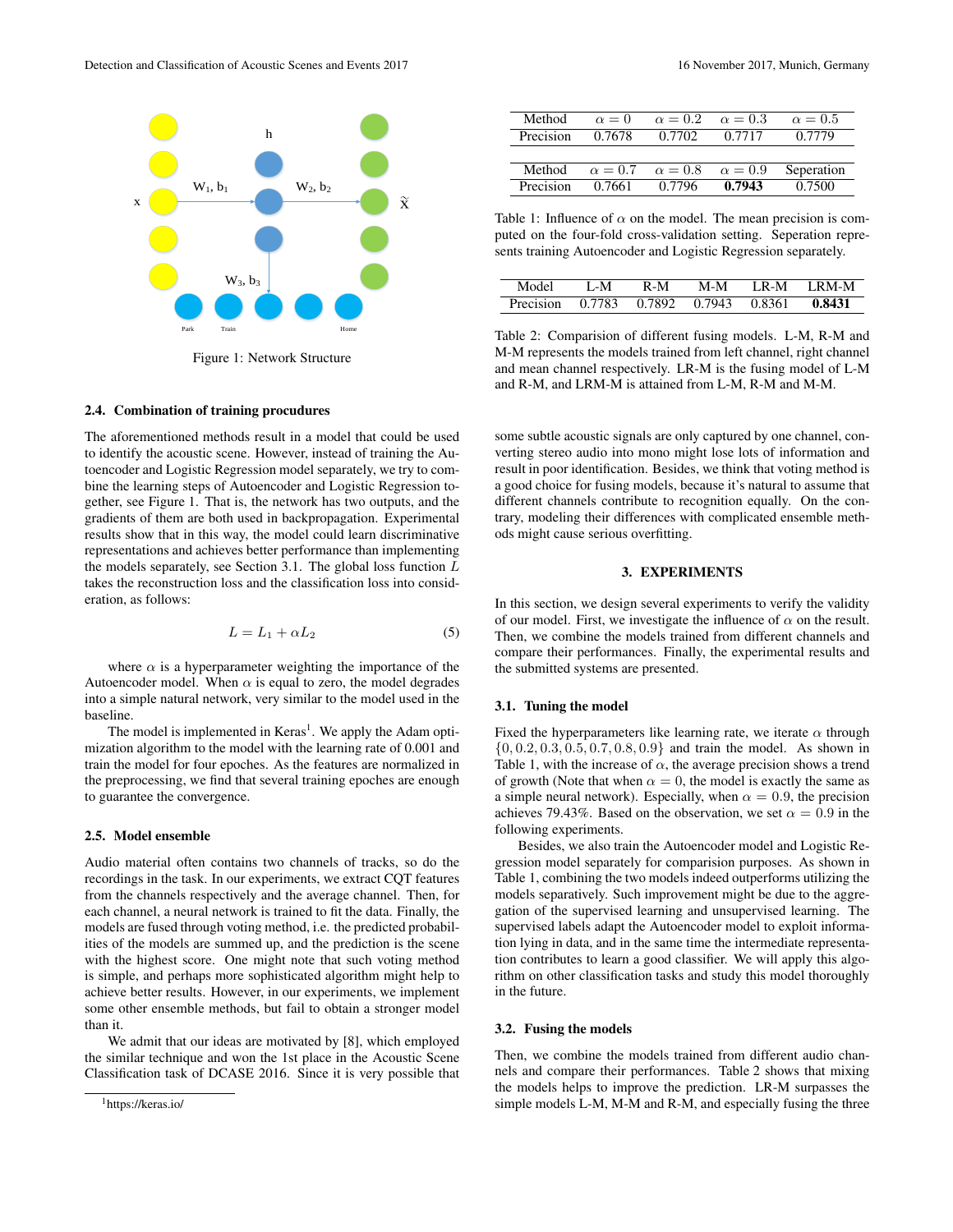models, LRM-M outperforms L-M, R-M and M-M by about 6% and achieves the highest accuracy among them. Such improvement is indeed promising and encouraging.



Figure 2: Confusion matrixes of different models on Fold 1. The vertical axis represents the ground truth labels, and the horizontal axis indicates the predicted labels.

To learn the advantage of fusing models, we draw the confussion matrixes of different models, see Figure 2. It is very interesting to find that, even though the simple models achieve similar precisions, they perform differently on specific acoustic scenes. For instance, L-M obtains higher accuracy on residential area than that of R-M. Meanwhile, L-M tends to wrongly recognize forest path as library, while R-M shows no such strong bias. Taking advantage of different models, the fusing model LR-M reduces the bias to some

|                                              | Mean | Fold 1 | Fold 2 Fold 3 Fold 4 |  |
|----------------------------------------------|------|--------|----------------------|--|
| Precision 0.8431 0.8342 0.8764 0.8338 0.8282 |      |        |                      |  |

Table 3: Final result

extent and achieves great performance; as shown in Figure 2 (c), some misclassified samples are rectified and the diagonal line becomes darker. Especially, regarding to park and residential area, the fusing model LR-M performs better than L-M and R-M. One may note that for some categories like car, LR-M actually becomes a bit worse. However, it turns out to be a better model overall.

#### 3.3. Final submission

Table 3 shows the results of our approach on the development set. Our model achieves the average precision of 84.31%, outperforming the baseline system by 9.5%. Based on this model, we submit three results to the challenge. The first one is the prediction of the model trained on Fold 2, since it achieves the highest accuracy among the four folds<sup>2</sup>. The second one averages the prediction of the four folds<sup>3</sup>. That is, sum up the predicted possibilities for each scene and output the category with the maximum. The last one is the prediction of the model trained from the development  $set<sup>4</sup>$ .

# 4. CONCLUSION

We have presented our system to the ASC task of 2017 IEEE AASP DCASE challenge. Our approach combines Autoencoder and Logistic Regression and obtains a robust model. In addition, fusing the models trained from different channels, our model exploits significant information underlying the audio and achieves good results.

 $2$ XU\_PKU\_task1\_1 <sup>3</sup>XU\_PKU\_task1\_2 <sup>4</sup>XU PKU task1 3